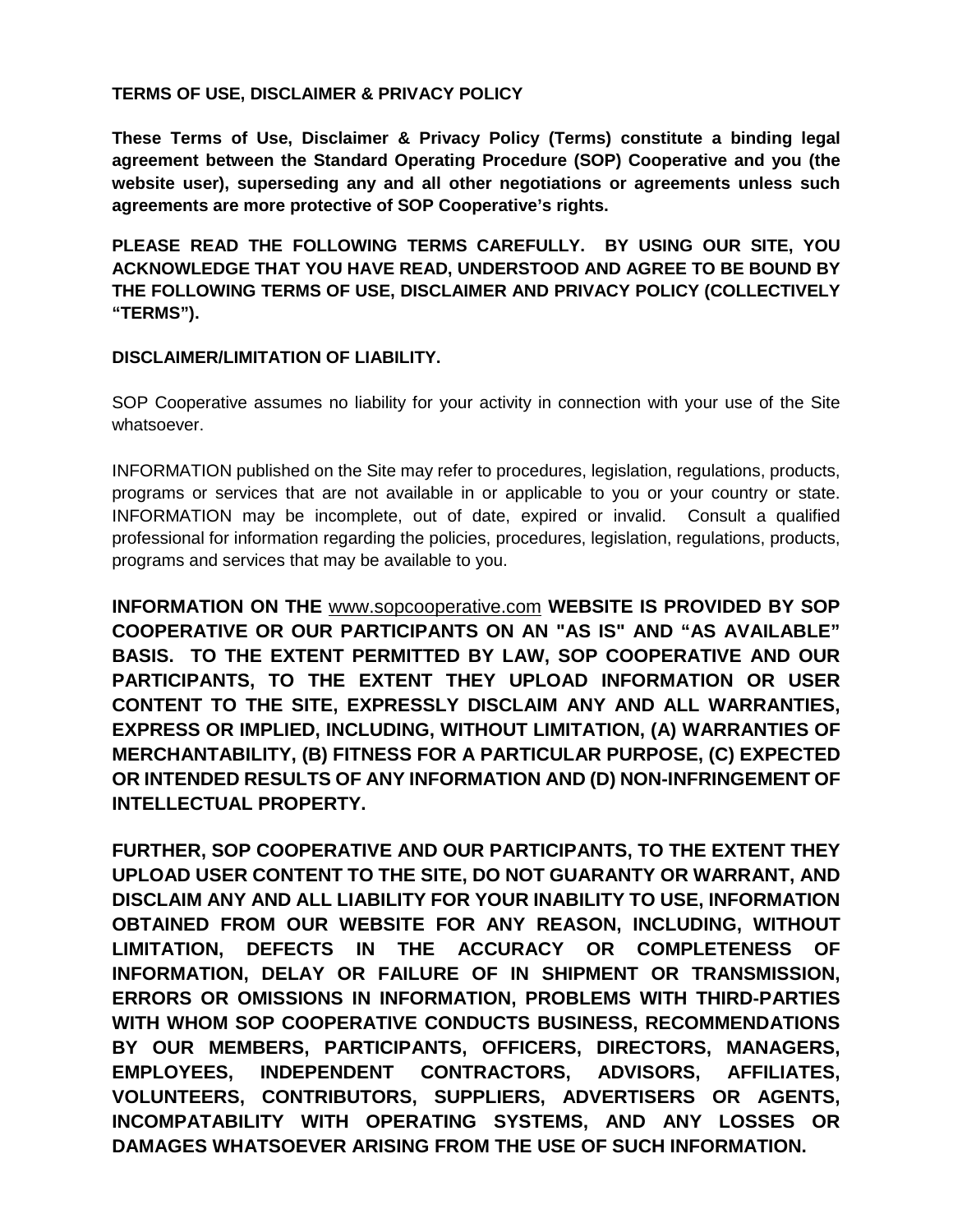**IN NO EVENT SHALL SOP COOPERATIVE (AS DEFINED HEREIN) OR OUR PARTICIPANTS, TO THE EXTENT THEY UPLOAD USER CONTENT TO THE SITE, BE LIABLE FOR ANY DIRECT, INDIRECT, INCIDENTAL, PUNITIVE OR CONSEQUENTIAL DAMAGES OF ANY KIND WHATSOEVER WITH RESPECT TO THE INFORMATION OFFERED FOR USE, SALE OR LICENSE ON OUR SITE OR THIRD PARTY LINKED SITES.**

**IN THE EVENT SOP COOPERATIVE OR A PARTICIPANT'S INFORMATION IS UTILIZED IN A JURISDICTION THAT DOES NOT PERMIT ALL OR A PART OF THESE DISCLAIMERS, THE MAXIMUM AMOUNT RECOVERABLE FROM THE ORIGINATOR OF THE INFORMATION FOR ANY CLAIM, DEMAND, ACTION, PROCEEDING OR JUDGMENT WHATSOEVER, INCLUDING ANY AND ALL ATTORNEYS' FEES AND COSTS, SHALL BE RESTRICTED TO \$50.00 U.S.**

**SOP Cooperative**, wherever referenced in these Terms, includes SOP Cooperative's officers, directors, managers, employees, volunteers, independent contractors, advisors, contributors, affiliates, suppliers, advertisers, and agents.

**Participant**, wherever used in these Terms, means an entity that is provided with logon identification(s) and password(s) to access certain restricted areas of the SOP Cooperative Site, which materials may be used for internal business purposes only.

**SITE** or **WEBSITE** as used in these Terms means [www.SOPCooperative.com](http://www.sopcooperative.com/) and all pages associated with this domain address on the Internet.

**INFORMATION** as used in these Terms means any materials, services and products on the Site, including without limitation, content, text, graphics, logos, icons, images, sound recordings, audio/visual clips and multi-media materials, whether provided by Us or others, including, without limitation, Our Participants, members, affiliates, volunteers, contributors, vendors, licensors or others.

**Revisions to the Terms**. We reserve the right to revise, amend, modify or replace these Terms, Our Website and Our other policies and agreements at any time and in any manner. Your only recourse, if you disagree with these Terms, is to not use the Site or INFORMATION provided.

**Revisions to Site.** We consider Our Site to be informational in nature and are providing it as a service to Our Participants. We may make changes to the INFORMATION on the Site at any time without notice. INFORMATION available on the Site may be out of date, incomplete or inaccurate; We make no commitment to update the Site or INFORMATION on the Site. Any changes or failure to make updates shall not be considered evidence of improper action, a breach of these Terms or grounds for an actionable claim against Us in any manner, in equity or at law.

**Eligibility.** You must be at least thirteen (13) years of age to use the Site. By agreeing to these Terms, you represent and warrant to us: (a) that you are at least thirteen (13) years of age; (b) that you have not previously been suspended or removed from using the Site; and (c) that your registration, if any, and your use of the Site is in compliance with any and all applicable laws and regulations. If you are using the Site on behalf of an entity, organization or company, you represent and warrant that you have the authority to bind such organization to these Terms and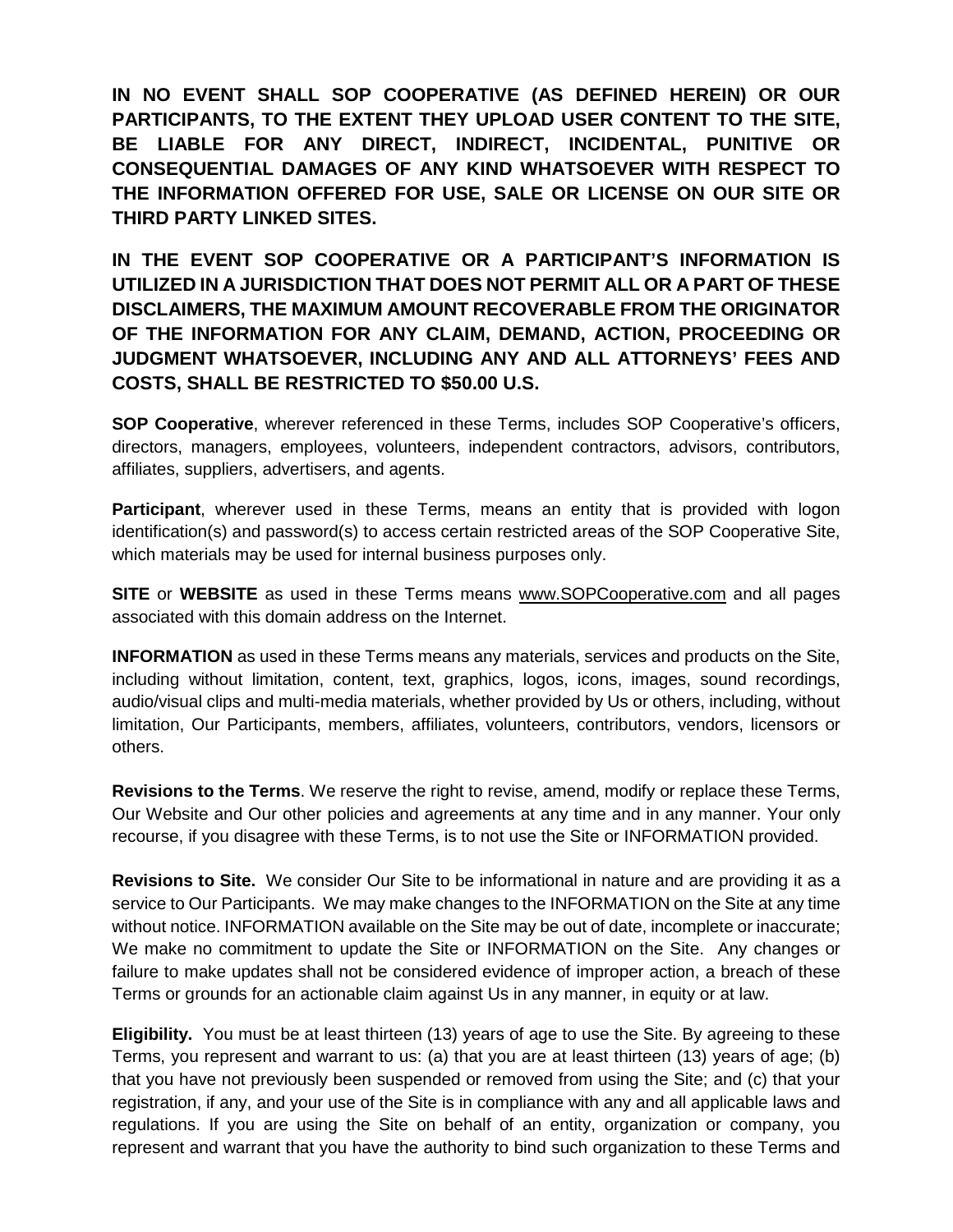you agree to be bound by these Terms individually and on behalf of such organization.

**Accounts and Registration**. Certain features of the Site do not require an account. However, you are required to register for an account to use Participant-only features of the Site. When you register for an account, you may be required to provide Us with some information about yourself (such as your e-mail address or other contact information). You agree that the information you provide to Us is accurate and that you will keep it accurate and up-to-date at all times. When you register, you may be asked to provide a password. If so, you are solely responsible for maintaining the confidentiality of your account and password. You agree to accept responsibility for all activities that occur under your account. You may not use anyone else's user name, password or account at any time without the express permission and consent of the holder of that user name, password or account. We cannot and will not be liable for any loss or damage arising from your failure to comply with these obligations.

Participant access may be through third-party sites and is currently through *Google* services (Linked Account). By registering for or logging into the Site with a Linked Account, you agree that We may access and use any account information from the Linked Account that you have configured to be made available to third parties in this manner; and you agree to the terms of use of the Linked Account regarding your use of the Site via the Linked Account. If you have reason to believe that your account is no longer secure, you must immediately notify us at [info@SOPCooperative.com.](mailto:info@SOPCooperative.com)

**Validity of Content.** This website is for informational purposes. All information contained on this Site must be evaluated and modified for your own specific considerations. We do not represent that INFORMATION is appropriate for your organization or requirements, is appropriate to sitespecific conditions or that it complies with industry best practices or local, state or U.S. Federal statutes, regulations or rules.

#### **Use of Site.**

# **The Site shall not form the basis of, or be relied upon in connection with, any contract, operation, procedure or commitment whatsoever**.

Each Participant who is granted a logon ID and password is permitted to **view, download and print** standard operating procedures detailed on the Site for **internal business purposes only**  and not for redistribution or purposes or resale or any other type of transfer whatsoever**.** Participants may provide consultants with such downloaded procedures solely to assist Participant in creating its own internal standard operating procedures and only after executing a confidentiality agreement acceptable to Us.

Any unauthorized use of INFORMATION that is marked with a copyright or trademark notice may violate copyright, trademark and other laws. We retain all rights not expressly granted on our behalf or on behalf of our contributing Participants; and nothing in these Terms constitutes a waiver of any rights under any U.S. Federal, state or local law, regulation, ordinance or treaty. Nothing in these Terms should be construed as conferring by implication, estoppel or otherwise, any license or right under or to any intellectual property right, including without limitation, any patent, trademark, service mark or copyright of SOP Cooperative or any third party, whether or not registered or registrable.

For any authorized copies of INFORMATION marked with a copyright or trademark notice (i) all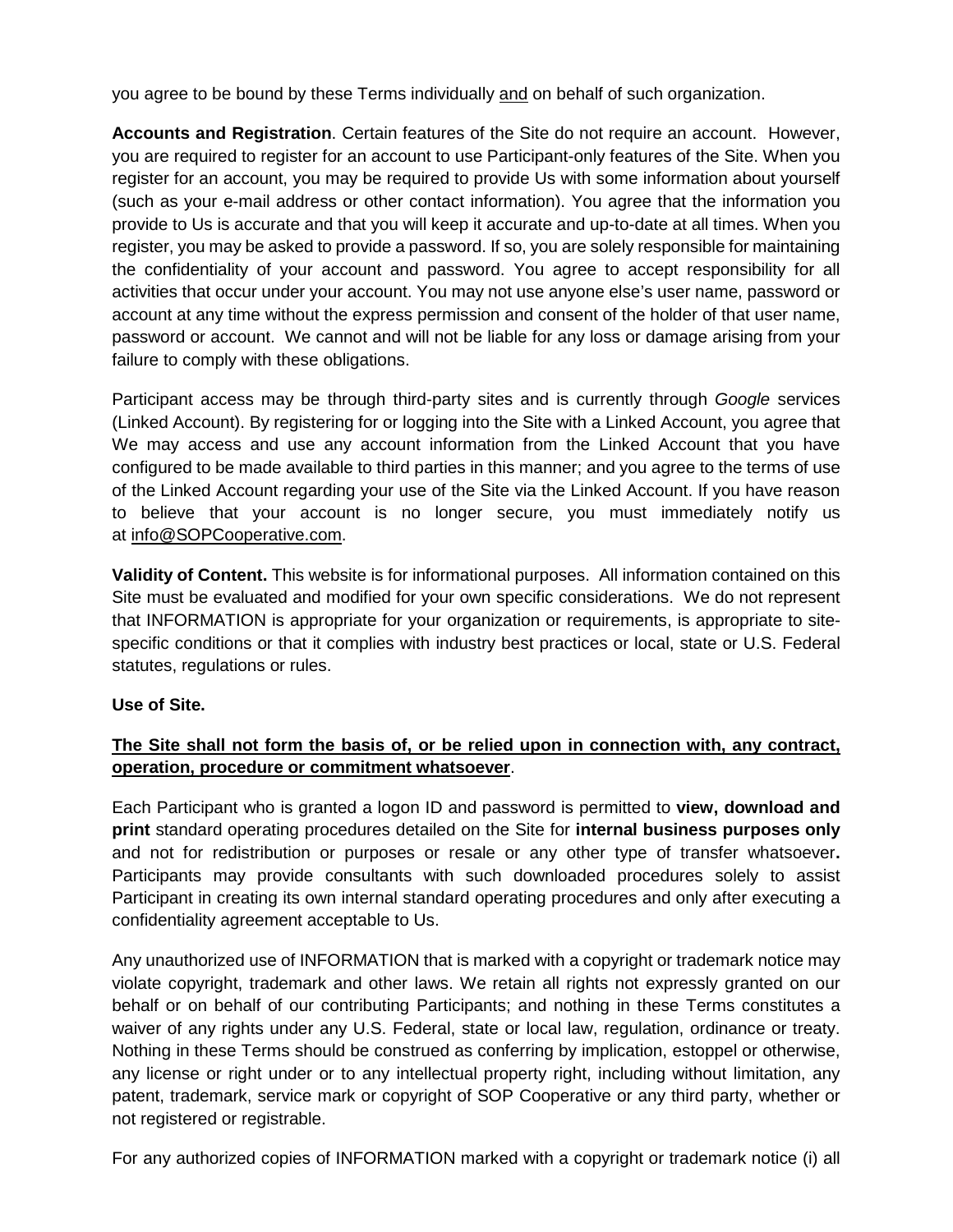such copies must retain any intellectual property notices, including without limitation, copyright and trademark, or other notices or disclaimers contained in the original materials, (ii) you must give attribution to SOP Cooperative and if possible provide a reference to Our main site [www.SOPCooperative,](http://www.sopcooperative/) (iii) the material must be printed in its entirety without modification, reformatting, adaptation or adjustment, and (iv) if you combine the materials with other hard copy materials, you must clearly designate which portion of the complete work is Our material. If you share the materials with others within your organization, you agree to advise any person to whom you share the materials as to these Terms and they must agree to abide by these Terms. Failure to abide by these conditions will immediately terminate this permission and may result in the infringement of the copyrights and/or trademarks owned by SOP or its licensors.

Further, without Our prior written permission, you may not:

- Use the Site for any illegal purpose whatsoever, or in violation of any local, state, national or international law or regulation,
- Violate or encourage others to violate the rights of third parties,
- Post, upload or distribute any User Content that is unlawful, defamatory, libelous inaccurate, or that a reasonable person could deem objectionable, profane, indecent, pornographic, harassing, threatening, embarrassing, hateful or otherwise inappropriate,
- Interfere with the operation of the Site or any user's enjoyment of the Site in any manner,
- Make unsolicited offers or advertisements to other users,
- Attempt to collect personal information about users or third parties without their consent,
- Modify the information or materials on the Site in any way,
- Reproduce, rent, sell, publicly display, perform, or distribute, transfer or otherwise use such INFORMATION for any public or commercial purpose,
- Use any proprietary information on the Site on any other website or networked computer environment for any purpose,
- Circumvent, remove, alter, deactivate, degrade or thwart any of the content protections on the Site,
- Frame or utilize any framing or screenshot techniques to enclose any SOP Cooperative trademark, logo, or other proprietary information (including images, text, page layout, or form) unless authorized,
- Purchase search terms or use any meta tags or any other "hidden text" utilizing SOP Cooperative's name or trademarks without Our express written consent,
- Attempt to hide your identity, or
- Use any robot, spider, automated technology, device or manual process to monitor or copy any INFORMATION contained on the Site or use any of the same to interfere, or attempt to interfere, with the proper working of the Site.

**Limited License Grant to SOP Cooperative and Participants.** In the event you email Us any commentary, reviews, standard operating procedures or other materials ("User Content"), you grant SOP Cooperative a worldwide, non-exclusive, royalty-free right and license (with the right to sublicense) to host, store, transfer, display, perform, reproduce, modify, and distribute such User Content, in whole or in part, in any media formats and through any media channels (now known or hereafter developed). Any such use of your User Content by Us or Our Participants (pursuant to these Terms) shall be without any compensation paid to you.

This license will continue for 5 years, automatically renewing for additional 5-year periods unless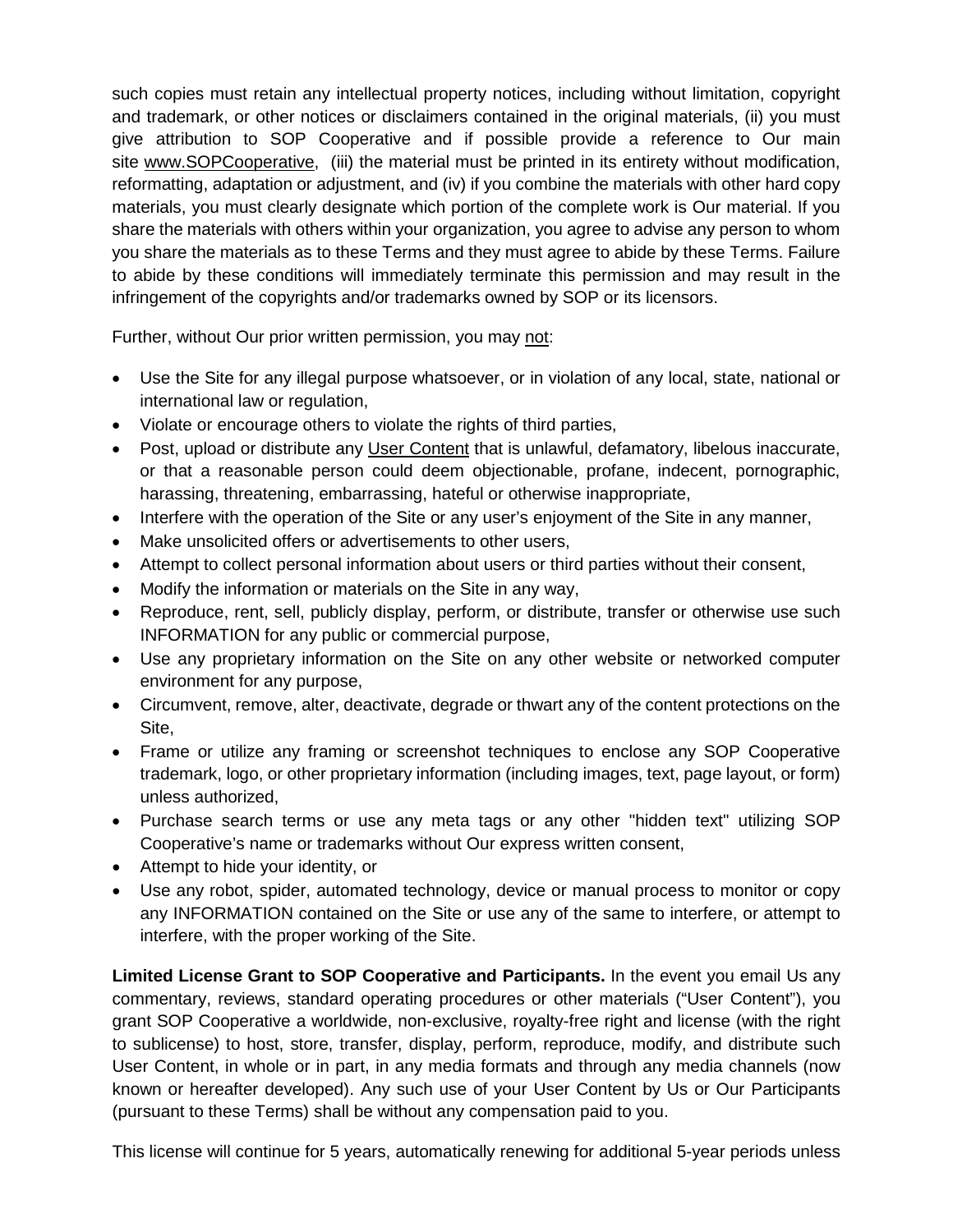you terminate the license 120 days prior to the end of a license period by written notice. Unless otherwise terminated, no license shall continue for a period over 21 years from the date first downloaded.

**User Content Representations and Warranties.** You are solely responsible for your User Content and the consequences of posting or publishing User Content. By posting and publishing User Content, you affirm, represent, and warrant, now and after the termination of your use of the Site, that:

- You are the creator and owner of, or have the necessary licenses, rights, consents, and permissions to use and to authorize SOP to use and distribute User Content as necessary to exercise the licenses granted by you herein and in the manner contemplated by Us and these Terms;
- User Content, and the use of User Content as contemplated by the Terms, does not and will not: (a) infringe, violate or misappropriate any third-party right or (b) slander, defame, or libel any third-party; and
- Site Participants will not share User Content or access to Participant-only sections of the Site with third parties except,
	- o Site Participants may share **downloaded and printed** User Content with a consultant or vendor specifically to assist the Site Participant with Participant's internal business issues, but such consultants or vendors may not access the Participant-only sections of the Site.
	- $\circ$  Such consultant or vendor must execute a confidentiality agreement with the Site Participant to protect the confidentiality of SOP Cooperative User Content.
	- o Such consultant or vendor may not keep copies of any User Content, or notes relating to such content, after completing work for the Site Participant.
	- o Such consultant or vendor may not use User Content for itself or for any other purpose, individual or entity.
- You hereby indemnify and hold Us and Our other Participants harmless from any liability, whatsoever, for any claim, demand, action, litigation or other legal proceeding, including attorneys' fees and costs, from a third party regarding your User Content and Our use, or any Site Participant's use, directly or indirectly, thereof.
- You are jointly and severally liable for any misuse of User Content by any consultant or vendor with whom You share such User Content.

**Refusal of Service/Right to Terminate.** We reserve the right to terminate your access to the Site for any reason or no reason whatsoever at any time. Such alteration in service or refusal to provide service shall NOT be a breach of these Terms or any other agreement with you.

Your fraudulent, abusive, or otherwise illegal or unauthorized activity, or any activity in breach of these Terms, will be grounds for termination of the limited license to use Our Site granted by these Terms and will result in the cancellation of your license to view and use the Site. Upon termination of these rights, you must immediately return any improperly utilized SOP property.

**Trademarks**. We own the following trademarks and trade names, whether registered in the U.S., elsewhere in the world, or utilized at common law: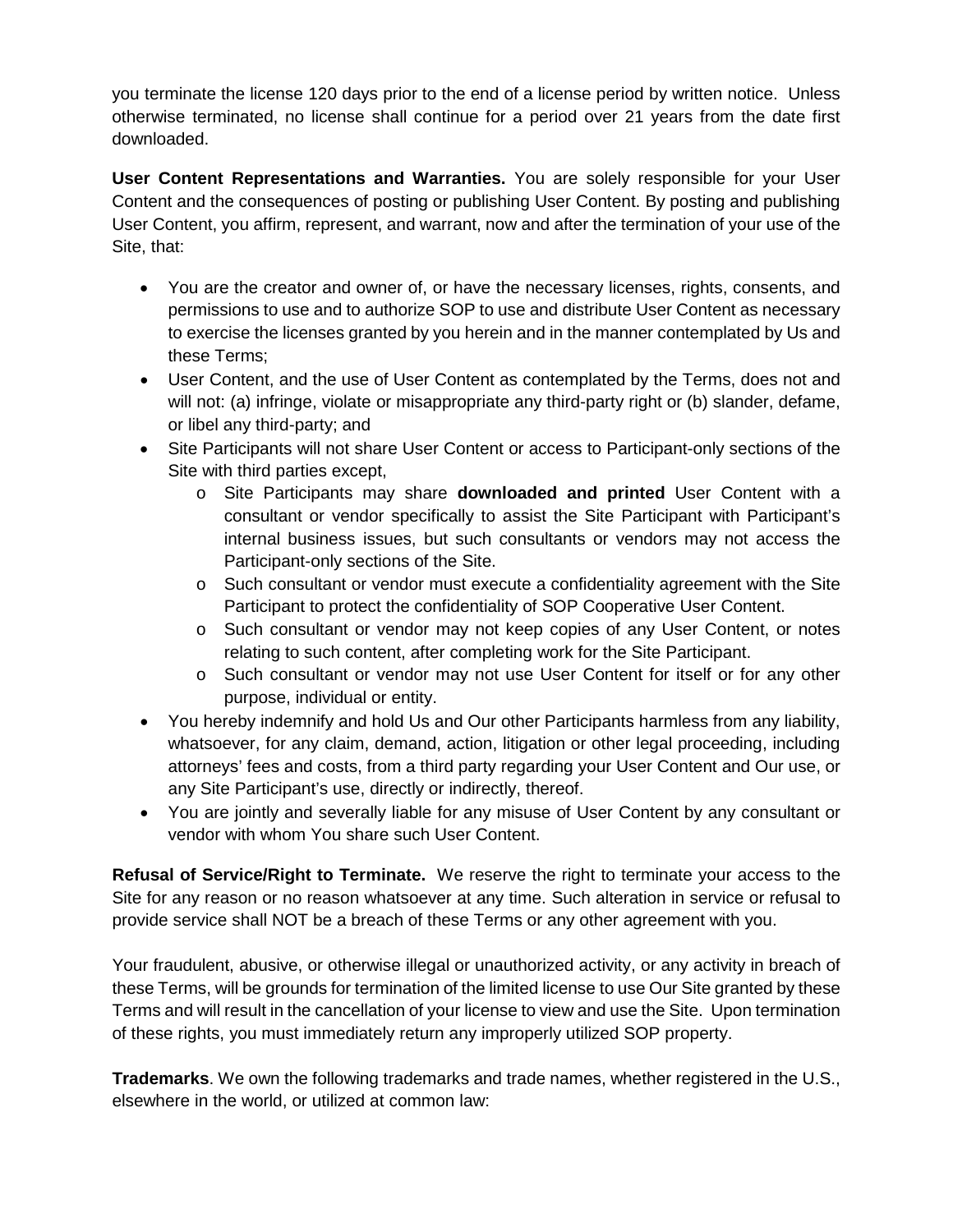

SOP Cooperative<sup>™</sup>

This list may not be complete and We may own additional trademarks or service marks that are not listed herein. If you have questions about Our marks, please [info@SOPCooperative.com.](mailto:info@SOPCooperative.com) You may not use any of Our marks without Our written permission.

**Relief For Breach.** We reserve all rights and remedies at law and equity in the event you breach any of these Terms or violate Our rights in any manner. You agree that We may proceed with such injunctive relief as may be available to prevent your breach and, in addition, may pursue an action to recover damages.

**Third party relationships.** We may have agreements with other entities, which entities may change without notice and with whom we conduct business. We use third party entity names with permission. No further use by you is granted without written permission.

We may link to such third parties or others on the Internet. We make no representation regarding these third parties and have no control over how third parties use information, their use of "Cookies," or the safety of content on their websites. Should you be directed to a third-party website, We disclaim any and all liability whatsoever (as more specifically detailed by Our [Disclaimers\)](#page-6-0). Should you have any questions regarding these third parties, the information shared or do not wish to have your information shared with such third parties, please contact [info@SOPCooperative.com.](mailto:info@SOPCooperative.com) Also, please see Our [Privacy Policy](#page-7-0) for more information.

**Links/Third Party Services or Products.** Any reference or link to another website, product, service or entity does not necessarily constitute or imply any ownership, sponsorship or endorsement arrangement, or any other relationship, with SOP Cooperative. Further, the views and opinions expressed in any referenced link or User Content do not necessarily state or reflect those of SOP Cooperative. Please consult Our [Privacy Policy](#page-7-0) and the information regarding [Linked Site](#page-9-0) in that policy.

**Representation of Condition.** You understand and agree that INFORMATION on the Site may deal with operating procedures that could affect technical, managerial and financial conditions and risks and may include suggestions. You hereby assume all risks of use of INFORMATION on Our Site, waive any rights of action against SOP Cooperative as a result of any damage, injury or condition that may result from such use, and hold SOP Cooperative and our other Participants harmless and release Us and such Participants from any and all liability, claims, demands, or actions, or causes of action whatsoever, including attorneys' fees and costs, arising out of any damage, loss, injury to you, your members, owners, employees, agents and independent contractors, whether such loss, damage or injury results from SOP Cooperative's or our Participants' negligence or from some other cause. This waiver and release from liability shall apply for all periods during or after your use of Our Site, without restriction or termination, and shall apply to and for the benefit of all your agents, employees, independent contractors, successors, assigns, heirs and personal representatives.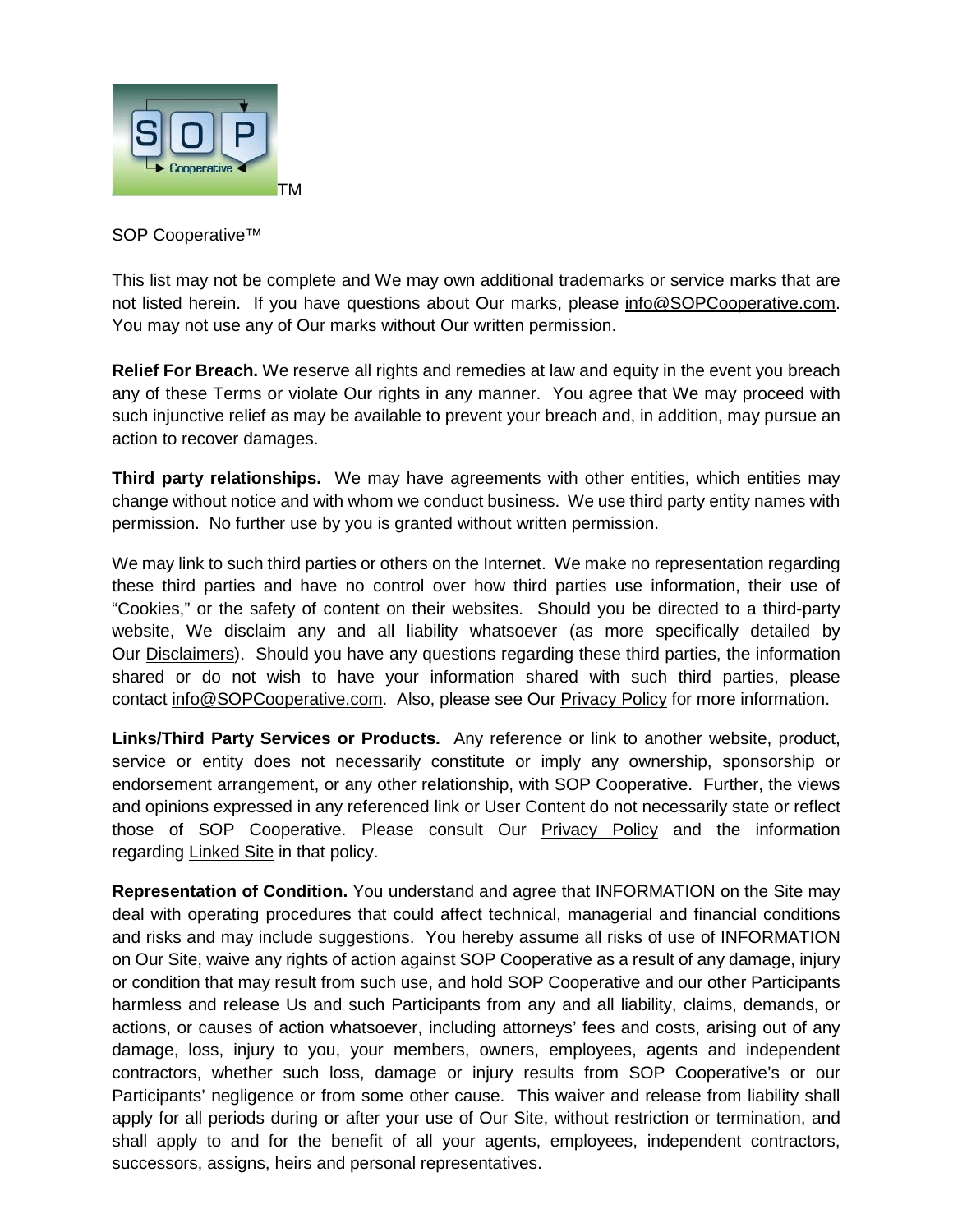**Use of Name/Likeness.** By providing SOP Cooperative with any written comments, images or User Content, you hereby agree that SOP Cooperative, its Participants, affiliates and its business partners may use your name, likeness, comments and User Content for advertising purposes on the Internet, in print advertising, or any other advertising medium now known or hereafter developed, without further compensation or consideration. You agree to execute a further "model release" or other documentation as We reasonably request to fulfill the intent of this paragraph without additional compensation.

<span id="page-6-0"></span>**Indemnity**. You agree to hold harmless and indemnify SOP Cooperative and all other registered Site Participants from and against any third-party claim arising in any way from or related to your use or license of INFORMATION or the Site generally.

**Choice of Law/Applicable Laws**. By providing Us with User Content, using, purchasing or licensing INFORMATION or using the Site in any manner, you agree that any legal problems or issues arising as a result of the Site or INFORMATION are subject to the laws of the State of Colorado, U.S.A., unless U.S. Federal laws apply, without giving effect to any principles of conflicts of laws. Only the District Courts in the county in which SOP Cooperative has its principal place of business or the Colorado Federal District Court closest to SOP Cooperative's principal place of business will have jurisdiction over matters concerning the Site, or INFORMATION, including User Content. Further, you and SOP Cooperative expressly and irrevocably consent to the personal jurisdiction and venue in these courts for any violation of these Terms. You also agree that, in any dispute, including any legal action, with SOP Cooperative, you will only assert claims in an individual (non-class, non-representative) basis, and that you will not seek or agree to serve as a named representative in a class action or seek relief on behalf of anyone other than yourself.

We administer the Site from Our offices in Golden, Colorado, USA. We make no representation that INFORMATION is appropriate or available for use outside the United States, and access to the Site from territories where its content is illegal is prohibited. You may not use or export or reexport the INFORMATION or any copy or adaptation in violation of any applicable laws or regulations including, without limitation, U.S. export laws and regulations. If you choose to access the Site from outside the United States, you do so on your own initiative and are responsible for compliance with applicable local laws.

**Severability.** If any provision or provisions of these Terms shall be held to be invalid, illegal, unenforceable or in conflict with the law of any jurisdiction, the validity, legality and enforceability of the remaining provisions shall not in any way be affected or impaired thereby, and shall remain in full force and effect.

**Electronic Communications.** By purchasing, using, licensing or leasing SOP Cooperative's INFORMATION or contacting Us for further information, you consent to receiving electronic communications from Us. These communications will include notices about your account or information concerning or related to Our INFORMATION. These communications are part of your relationship with Us. You agree that any notice, agreements, disclosure or other communications that We send to you electronically will satisfy any legal communication requirements, including that such communications be in writing. Should you wish to opt out of email communications, except for legal notices, please let Us know and We will stop sending you emails regarding Our INFORMATION offerings. Failure to comply with your opt-out request shall not be considered a breach of this Agreement.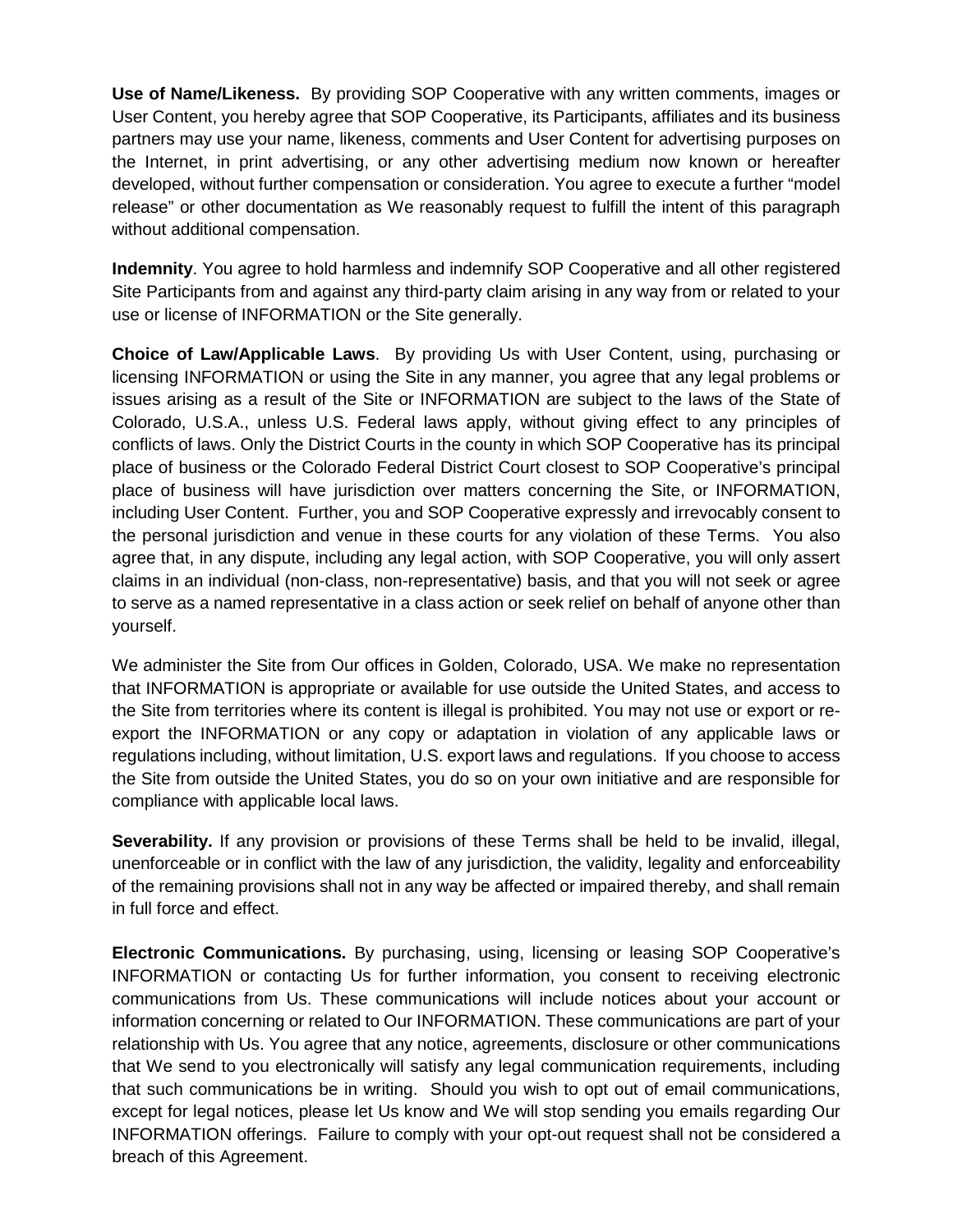# <span id="page-7-0"></span>**PRIVACY POLICY**.

We have adopted the following Privacy Policy in connection with the Site.

**Acquisition of Information**. We do not acquire any more information about visitors to the Site than is required by law or is otherwise necessary to provide a high level of service efficiently and securely or than is acquired by the host of the Site unless you provide it to Us voluntarily. Our primary goal in collecting utility and personal information is to provide you the functionality and services that you need to have a meaningful and customized experience while using features on the Site.

# **How We Use the Personally Identifiable Information We Collect:**

*Personally identifiable information collected on Site may be used to:*

- Fulfill and deliver Participant-only content
- Respond to your comments or requests for information
- Make the user experience more customer friendly
- Contact you if necessary in the course of processing requests
- Generate analytics that improve the Site layout, content and offerings
- Compile user data that is stored in Our database (directly or through Our business partners and/or affiliates)
- Contact you regarding other products and services offered by or through SOP Cooperative, if any and
- Comply with legal requirements

# **Other (Non-Personally Identifiable) Information We Collect From Website Visitors:**

The Site may collect other non-personally identifiable information from visitors. This means that We do not track these items on an individual basis that identifies the visitor, but rather gather and collect this information on an aggregate basis that includes all visitors to the Site. Non-personal information may include tracking the pages on the Site that are visited or the amount of time spent on the Site.

# **How We Use the Aggregate or Non-Personally Identifiable Information We Collect:**

*Non-Personally identifiable information collected on Site may be used to:*

- Compile aggregate and statistical data to help in design of Site and to identify popular features
- Measure activity on Site to allow Us to update such Site to better meet user wants and needs and
- Make the user experience more customer friendly

# **Sharing Your Information:**

We do not share, sell or rent personally identifiable information with unrelated third parties for their own use without providing you a choice. Personal information that you provide to Us in the course of using features of Site, making a donation (if available), becoming a Participant or requesting information through the Site may be gathered and stored and be used for purposes of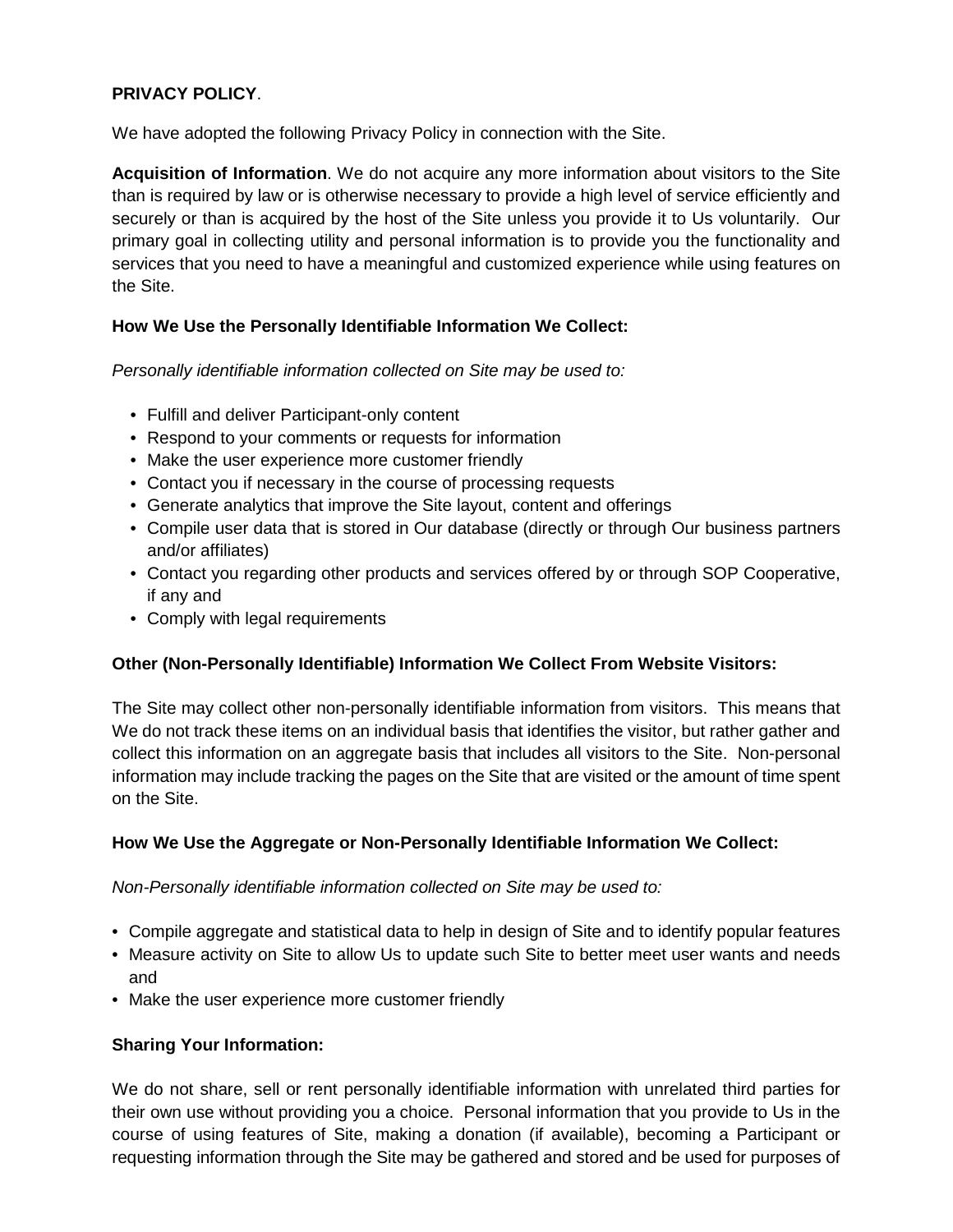contacting you for things like thanking you, promotional offers, marketing programs or other communications from the Site or from Our membership or business partners.

Participants, contractors, or partners of the Site who have access to your personal information in connection with providing services for the Site are required to keep the information confidential and are not permitted to use this information for any other purpose than to carry out the services they are performing for or with the Site or to market products and services to you as long as you have the option to opt out of that communication.

**Disclosure to Third Parties/Business Partners**. We will provide individually-identifiable information about visitors to Site to third parties who are not business partners only if We are compelled to do so by order of a duly-empowered governmental authority (including, but not limited to, a court order), or to comply with laws or regulations or in order to provide services you request. In these circumstances, your information may be divulged without your consent.

When We make information available to Our Participants or business partners, We will not share with them any more user information than is necessary; and We will make reasonable efforts to assure that they use such information in a manner that is consistent with this Privacy Policy.

**Cookies.** We may use "Cookies." Cookies are pieces of information that a website transfers to your computer hard drive. Cookies can identify a particular computer, but not an individual user. Advertisers may also use their own cookies. We do not control use of these cookies and expressly disclaim responsibility for information collected through them.

Cookies used on the Site are categorized as detailed below. While We may not use all these categories, the guide separates cookies into the following types:

- 1. Strictly Necessary Cookies. These cookies enable you to browse the Site and use features. Without these cookies, services such as e-billing and shopping carts, if any, cannot be provided.
- 2. Performance Cookies. These cookies collect information about how visitors utilize the Site, allowing Us to improve the Site. These cookies also let affiliates/business partners know if you came to the Site from an affiliate or business partner and if your visit resulted in a purchase. No personal information is collected.
- 3. Functionality Cookies. These cookies allow the Site to remember choices you make while browsing the Site. We may store geographic location to ensure the Site is optimized for your area or We may store text, font or other customizable elements. These cookies will not collect any information that personally identifies you and will not track your browsing activity on other websites.

**Access To and Control Over the Use of Your Information.** In the event we permit user accounts to Our Site, You will be able to access, correct or update your personal information. You will be asked for your ID and password so that We may be able to process your changes. We will use reasonable efforts to correct any factual inaccuracies in your information.

**Security of Your Information.** It is important that you protect your ID and password to keep your information confidential and to protect your account, if any. Always be sure to log out when you are done using the Site. No data transmission over the Internet can be guaranteed to be 100% secure. As a result, We cannot ensure or warrant the security of any information you transmit to